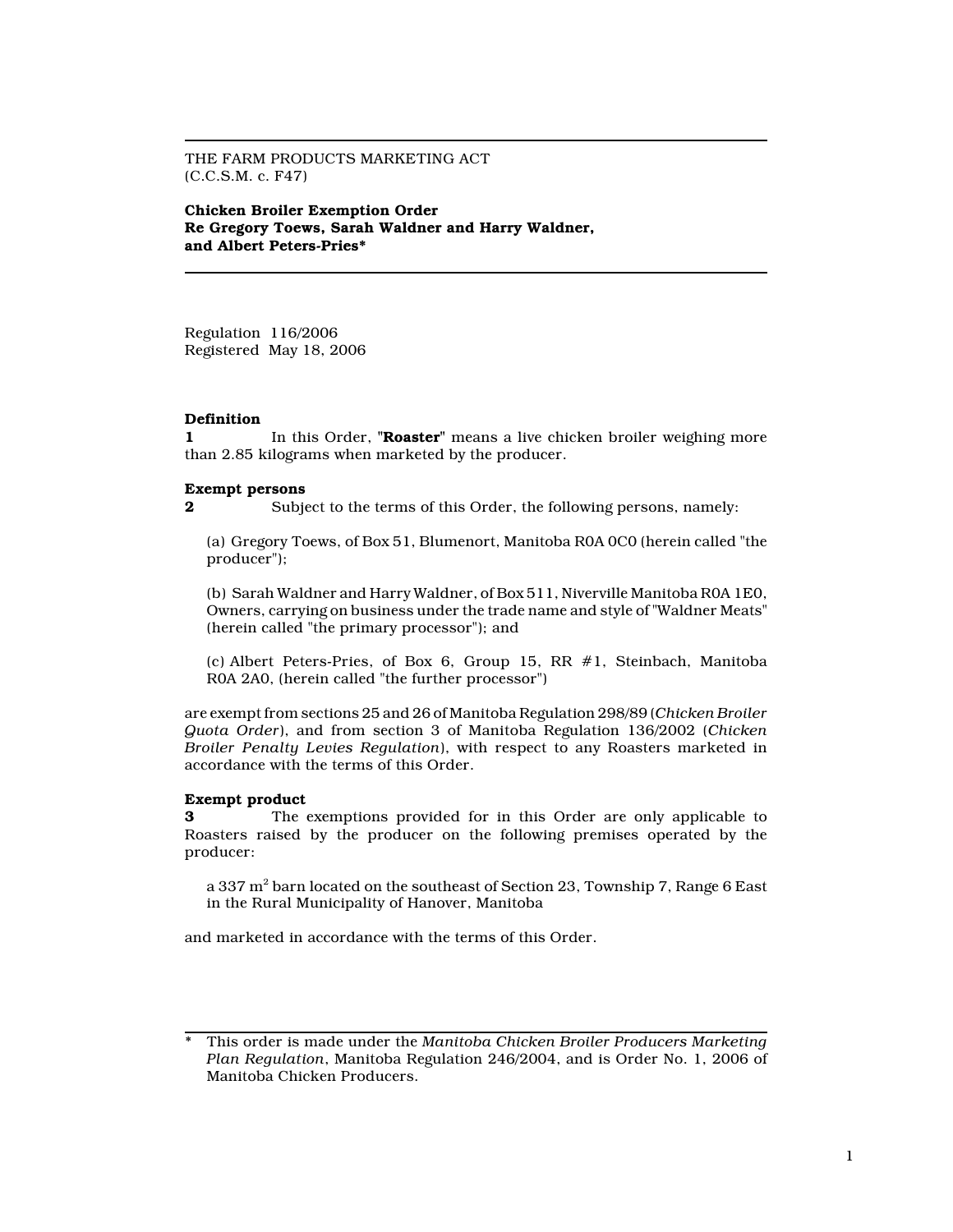#### Conditions re production and marketing

4 This Order is subject to the following conditions:

(a) that the producer will not raise or keep more than 3,200 chicken broilers at any point in time;

(b) that each load of Roasters delivered by the producer have an average live weight of 3.44 kilograms;

(c) that the combined marketing of Roasters by the producer to the primary processor and the further processor in any calendar year do not exceed in aggregate 12,000 Roasters weighing in aggregate not less than 41,280 kilograms live weight unless prior written permission from the Board is granted to market additional Roasters;

(d) that all such Roasters are delivered by the producer to the primary processor at the primary processor's plant located on NW 31-7-4-E in the Town of Niverville, Manitoba;

(e) that all such Roasters are killed and eviscerated by the primary processor at the primary processor's plant located on NW 31-7-4-E in the Town of Niverville, Manitoba, immediately upon receipt from the producer;

(f) that all Roasters acquired by the primary processor are delivered to the further processor in the Town of Steinbach, Manitoba, by the primary processor as agent for the producer;

(g) that all such Roasters are processed in accordance with the terms of this Order.

#### Conditions re processing

5 This Order is subject to the following additional conditions:

(a) that the primary processor processes all Roasters delivered to the primary processor by the producer and ensures that all such Roasters are immediately slaughtered and health inspected;

(b) that the further processor market all Roasters acquired by the further processor as having been slaughtered and health inspected.

### Conditions re compliance

This Order is subject to the condition that the producer, the primary processor, and the further processor each comply with Manitoba Regulation 54/2005 (Chicken Broiler Information Order), Manitoba Regulation 195/2004 (Chicken Broiler Administration Fee Regulation), and all price orders of the Board with respect to the marketing of all chicken broilers by the producer to such processor.

# **Cancellation**<br>7 If

If the producer, the primary processor, or the further processor fails to comply with any order, regulation, or written directive of the Board, or any condition of this Order, the exemption provided in section 2 hereof shall, upon motion of the Board to such effect, terminate.